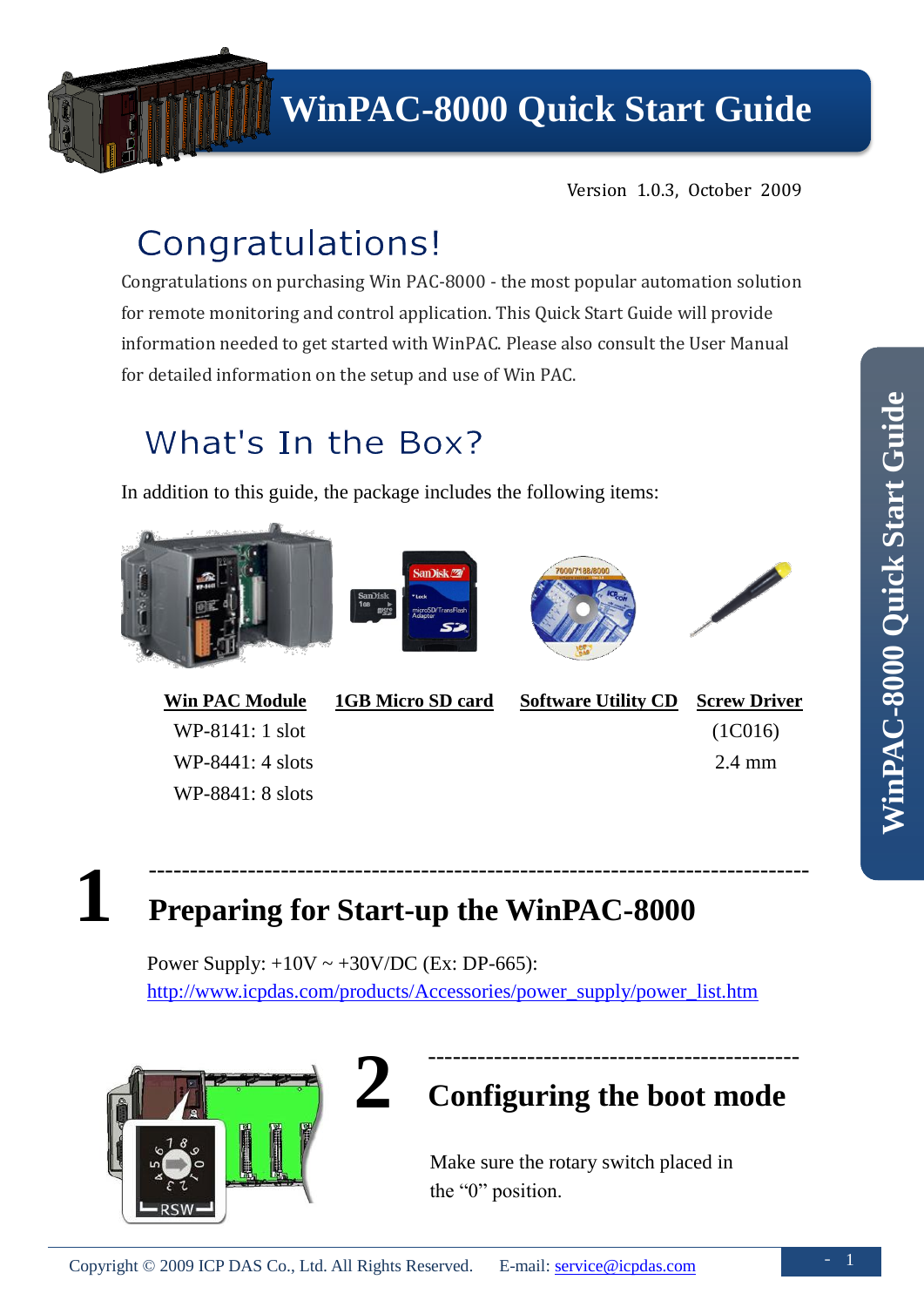### **3** -------------------------------------------------------------------------------- **Setting up the power supply and other I/O devices**

### **The diagram below shows the connections of WP-8141.**



#### **The diagram below shows the connections of WP-8441/WP-8841.**

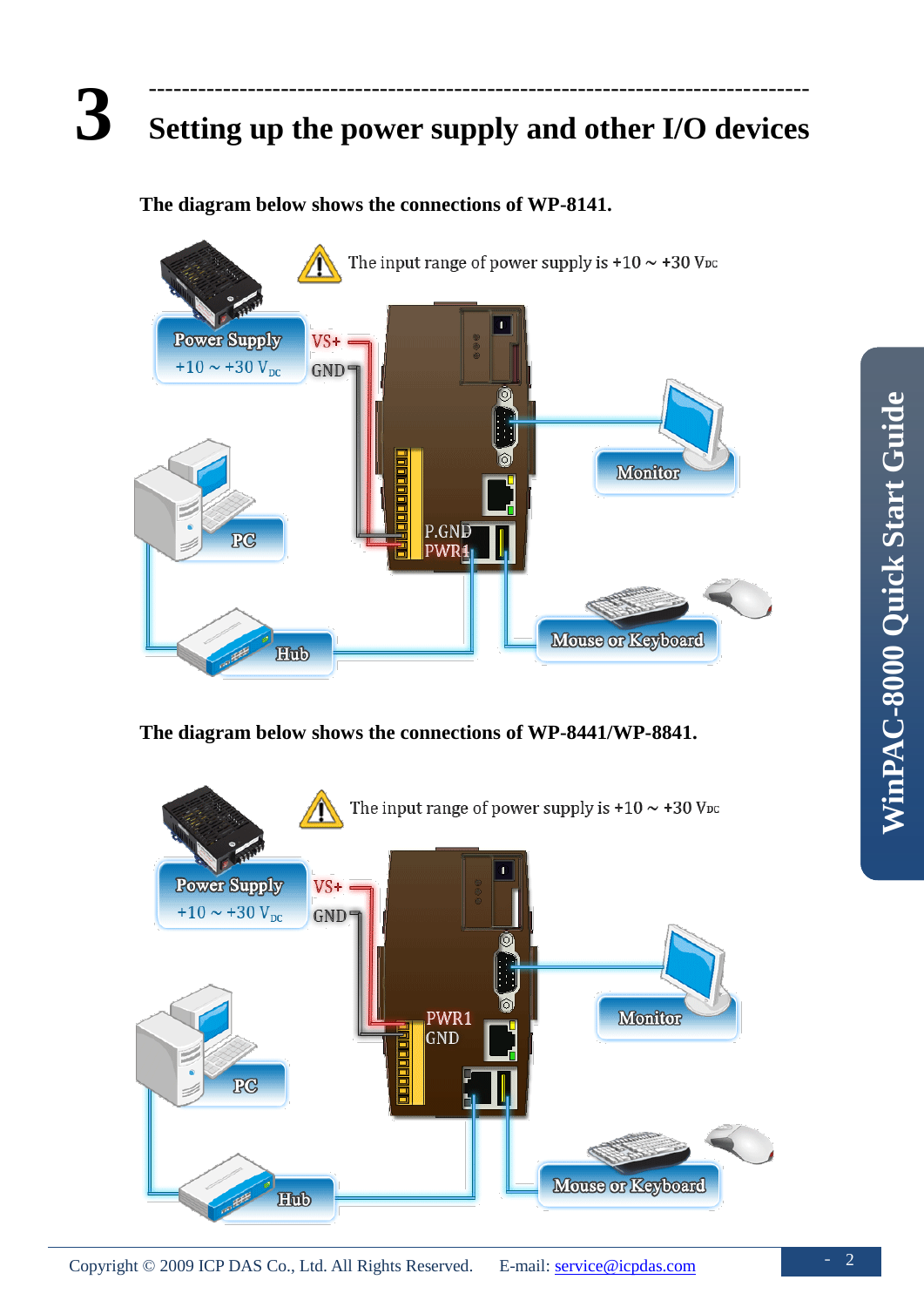### **Start the WinPAC Utility to manage the Win PAC**

The WinPAC Utility is a toolkit used to quickly control and manage the Win PAC.

--------------------------------------------------------------------------------

--------------------------------------------------------------------------------



**Step 1: Run the WinPAC Utility located on desktop**



**Step 2: Configure IP(DHCP), FTP Server, Auto Execution…, etc**

**Step 3: Save and Reboot**



# **Inserting and Wiring the I/O modules**

Only high profile I-8K and I-87K series modules can be plugged.

For more information about this expansion I/O modules, please refer to

CD:\NAPDOS\io\_module\

[http://www.icpdas.com/products/PAC/winpac/IO\\_Expansion.htm](http://www.icpdas.com/products/PAC/winpac/IO_Expansion.htm)

**6**

## **Start the DCON Utility to configure I-87K modules**

--------------------------------------------------------------------------------

DCON Utility is a tool kit used to quickly control and manage I-87K series expansion I/O modules.

### **Step 1: Run the DCON firmware on the Win PAC**

The DCON firmware is located at: \System\_Disk\tools\DCON\_CE\